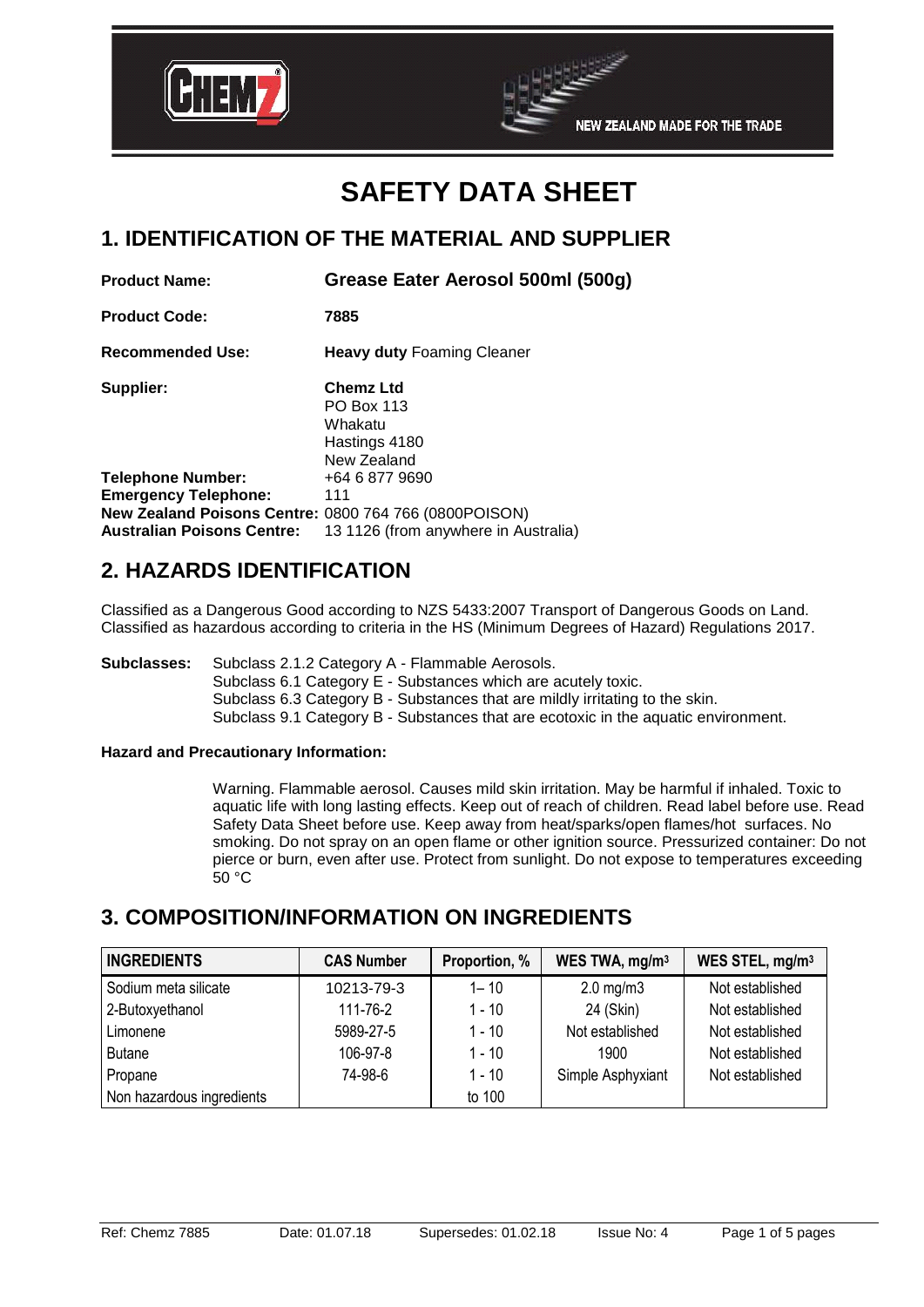



# **4. FIRST AID MEASURES**

For advice, contact a Poisons Information Centre (Phone New Zealand 0 800 764766) or a doctor.

### **Inhalation:**

Remove victim from area of exposure - avoid becoming a casualty. Remove contaminated clothing and loosen remaining clothing. Allow patient to assume most comfortable position and keep warm. Keep at rest until fully recovered. If patient finds breathing difficult and develops a bluish discolouration of the skin (which suggests a lack of oxygen in the blood - cyanosis), ensure airways are clear of any obstruction and have a qualified person give oxygen through a face mask. Apply artificial respiration if patient is not breathing. Seek immediate medical advice.

### **Skin Contact:**

If skin contact occurs, remove contaminated clothing and wash skin with running water. If irritation occurs seek medical advice.

### **Eye Contact:**

If in eyes, wash out immediately with water. In all cases of eye contamination it is a sensible precaution to seek medical advice.

### **Ingestion:**

Rinse mouth with water. If swallowed, do NOT induce vomiting. Give a glass of water. Seek medical advice.

## **Medical attention and special treatment:**

Treat symptomatically.

## **5. FIRE FIGHTING MEASURES**

#### **Hazards from combustion products:**

Flammable gas. On burning will emit toxic fumes, including those of oxides of carbon .

## **Precautions for fire fighters and special protective equipment:**

Heating can cause expansion or decomposition of the material, which can lead to the containers exploding. If safe to do so, remove containers from the path of fire. Keep containers cool with water spray. Fire fighters to wear self-contained breathing apparatus and suitable protective clothing if risk of exposure to vapour or products of combustion.

#### **Suitable Extinguishing Media:**

Fine water spray, normal foam, dry agent (carbon dioxide, dry chemical powder).

## **Hazchem Code:** 2YE

## **6. ACCIDENTAL RELEASE MEASURES**

#### **Emergency procedures:**

Shut off all possible sources of ignition. Clear area of all unprotected personnel.

### **Methods and materials for containment and clean up:**

In the event of an aerosol can developing a leak, allow to fully discharge in the open air before disposal.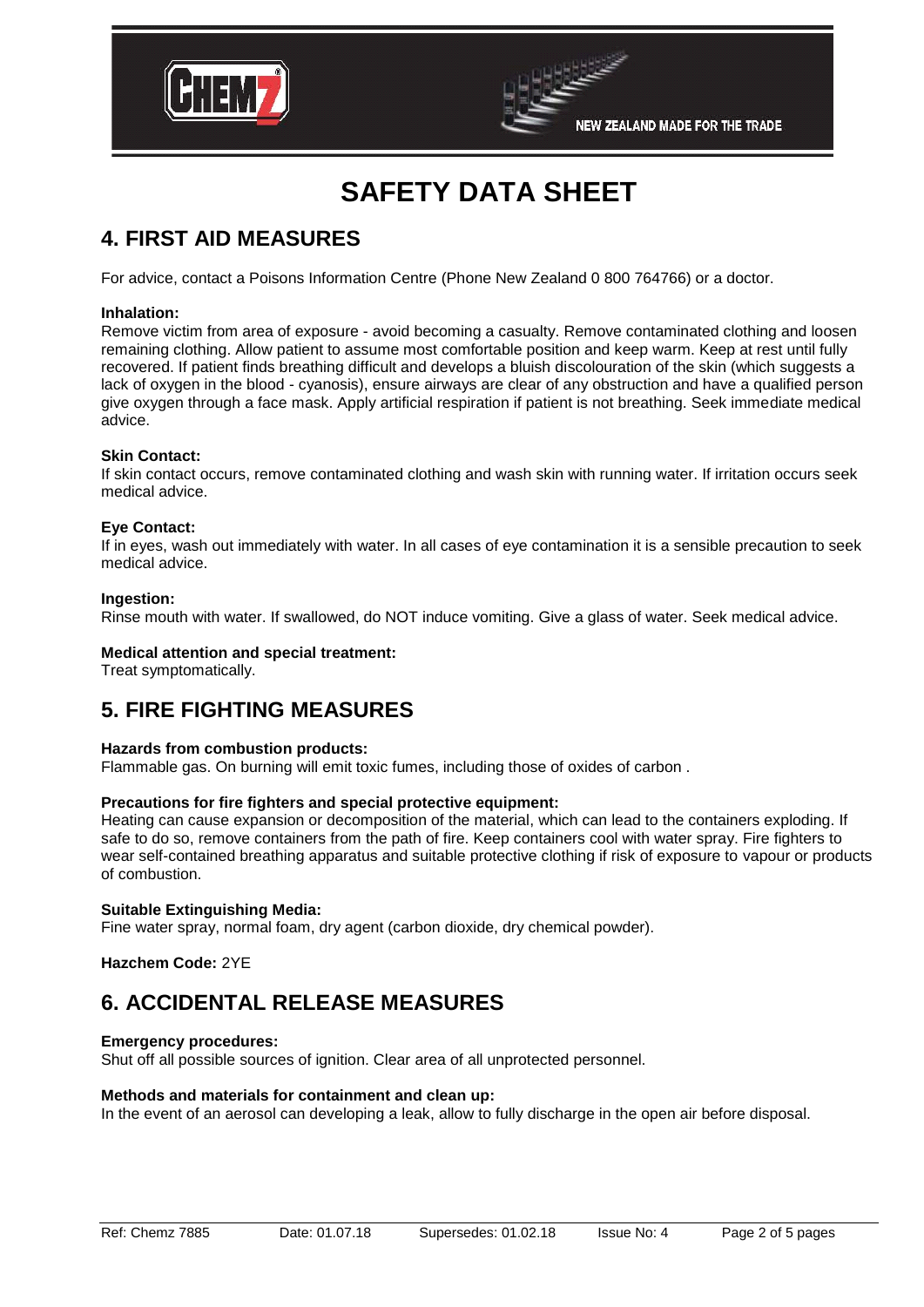



# **7. HANDLING AND STORAGE**

**Precautions for safe handling:** Avoid skin and eye contact and breathing in vapour, mists and aerosols. Ensure spray nozzle is always directed away from the user. May form flammable vapour mixtures with air. All potential sources of ignition (open flames, pilot lights, furnaces, spark producing switches and electrical equipment etc) must be eliminated both in and near the work area. Do NOT smoke. Vapour may travel a considerable distance to source of ignition and flash back.

**Conditions for safe storage:** Store in cool place and out of direct sunlight. Store away from sources of heat or ignition. Store away from oxidising agents. Keep containers closed when not in use - check regularly for leaks.

# **8. EXPOSURE CONTROLS/PERSONAL PROTECTION**

**Occupational Exposure Limits:** No value assigned for this specific material by the New Zealand Occupational Safety and Health Service (OSH).

However, Workplace Exposure Standard(s) for constituent(s):

Butane: WES-TWA 800 ppm, 1,900 mg/m<sup>3</sup>

Propane: Simple asphyxiant-may present an explosion hazard

As published by the New Zealand Occupational Safety and Health Service (OSH). No Exposure Standards assigned to other constituents.

WES - TWA (Workplace Exposure Standard - Time Weighted Average) - The eight-hour, time-weighted average exposure standard is designed to protect the worker from the effects of long-term exposure. Asphyxiant - gases which can lead to reduction of oxygen concentration by displacement or dilution. The minimum oxygen content in air should be 18% by volume under normal atmospheric pressure.

These Exposure Standards are guides to be used in the control of occupational health hazards. All atmospheric contamination should be kept to as low a level as is workable. These exposure standards should not be used as fine dividing lines between safe and dangerous concentrations of chemicals. They are not a measure of relative toxicity.

## **Engineering controls:**

Ensure ventilation is adequate and that air concentrations of components are controlled below quoted Exposure Standards. Use in well ventilated areas. Keep containers closed when not in use. An asphyxiant gas which can lead to the displacement or dilution of oxygen. The minimum oxygen content in air should be 18% by volume under normal atmospheric pressure.

## **Personal Protective Equipment:**

The selection of PPE is dependant on a detailed risk assessment. The risk assessment should consider the work situation, the physical form of the chemical, the handling methods, and environmental factors. Wear clean overalls, safety boots, general purpose gloves (PVC) and safety spectacles. Always wash hands before smoking, eating, drinking or using the toilet. Wash contaminated clothing and other protective equipment before storage or re-use. For leaking aerosol cans: Wear clean overalls, safety boots, general purpose gloves (PVC) and full face visor. If risk of inhalation exists, wear organic vapour/particulate respirator meeting the requirements of AS/NZS 1715 and AS/NZS 1716.

FOR CONSUMER USE: Wear rubber gloves and eye protection while handling the product. Wash hands after use.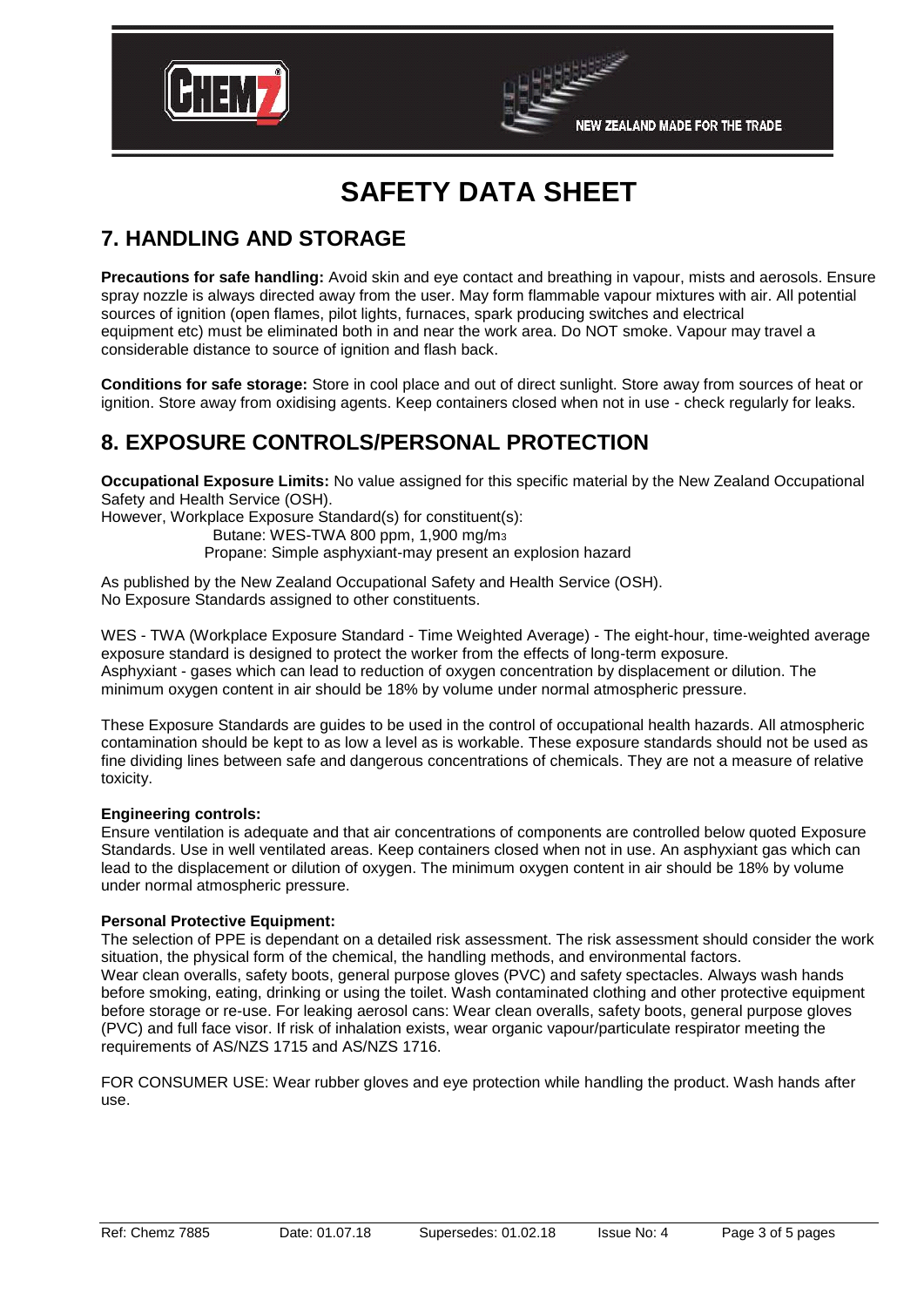



# **9. PHYSICAL AND CHEMICAL PROPERTIES**

| Appearance:                 | Foam liquid spray.                              |
|-----------------------------|-------------------------------------------------|
| <b>Boiling Point:</b>       | No specific data. Liquid at normal temperature. |
| Can Pressure, kPa:          | $300 - 600$                                     |
| Vapour Density, (Air = 1):  | >1                                              |
| Flashpoint, C:              | < 0 (Hydrocarbon propellant)                    |
| <b>Solubility in Water:</b> | Soluble                                         |

# **10. STABILITY AND REACTIVITY**

**Chemical stability:** Stable under normal conditions of use. **Conditions to avoid:** Avoid exposure to heat, sources of ignition, and open flame. **Incompatible materials:** Incompatible with oxidising agents. **Hazardous decomposition products:** Oxides of carbon. **Hazardous reactions:** Hazardous polymerisation will not occur.

# **11. TOXICOLOGICAL INFORMATION**

No adverse health effects expected if the product is handled in accordance with this Safety Data Sheet and the product label. Symptoms or effects that may arise if the product is mishandled and overexposure occurs are:

**Ingestion:** Swallowing can result in nausea, vomiting and central nervous system depression. If the victim is showing signs of central system depression (like those of drunkeness) there is greater likelihood of the patient breathing in vomit and causing damage to the lungs. Breathing in vomit may lead to aspiration pneumonia (inflammation of the lung).

**Eye contact:** May be an eye irritant.

**Skin contact:** Contact with skin may result in irritation. Will have a degreasing action on the skin. Repeated or prolonged skin contact may lead to irritant contact dermatitis.

**Inhalation:** Breathing in vapour can result in headaches, dizziness, drowsiness, and possible nausea. Breathing in high concentrations can produce central nervous system depression, which can lead to loss of co-ordination, impaired judgement and if exposure is prolonged, unconsciousness. Intentional misuse by deliberately concentrating and breathing the contents can be harmful or fatal.

**Long Term Effects:** No information available for the product.

**Toxicological Data:** No LD50 data available for the product.

# **12. ECOLOGICAL INFORMATION**

**Ecotoxicity** Avoid contaminating waterways.

# **13. DISPOSAL CONSIDERATIONS**

**Disposal methods:** Refer to Waste Management Authority. Advise flammable nature. Do not puncture or burn can when empty; contents are under pressure. If aerosol can develops a leak, allow to fully discharge before disposal. Normally suitable for disposal at approved land waste site.